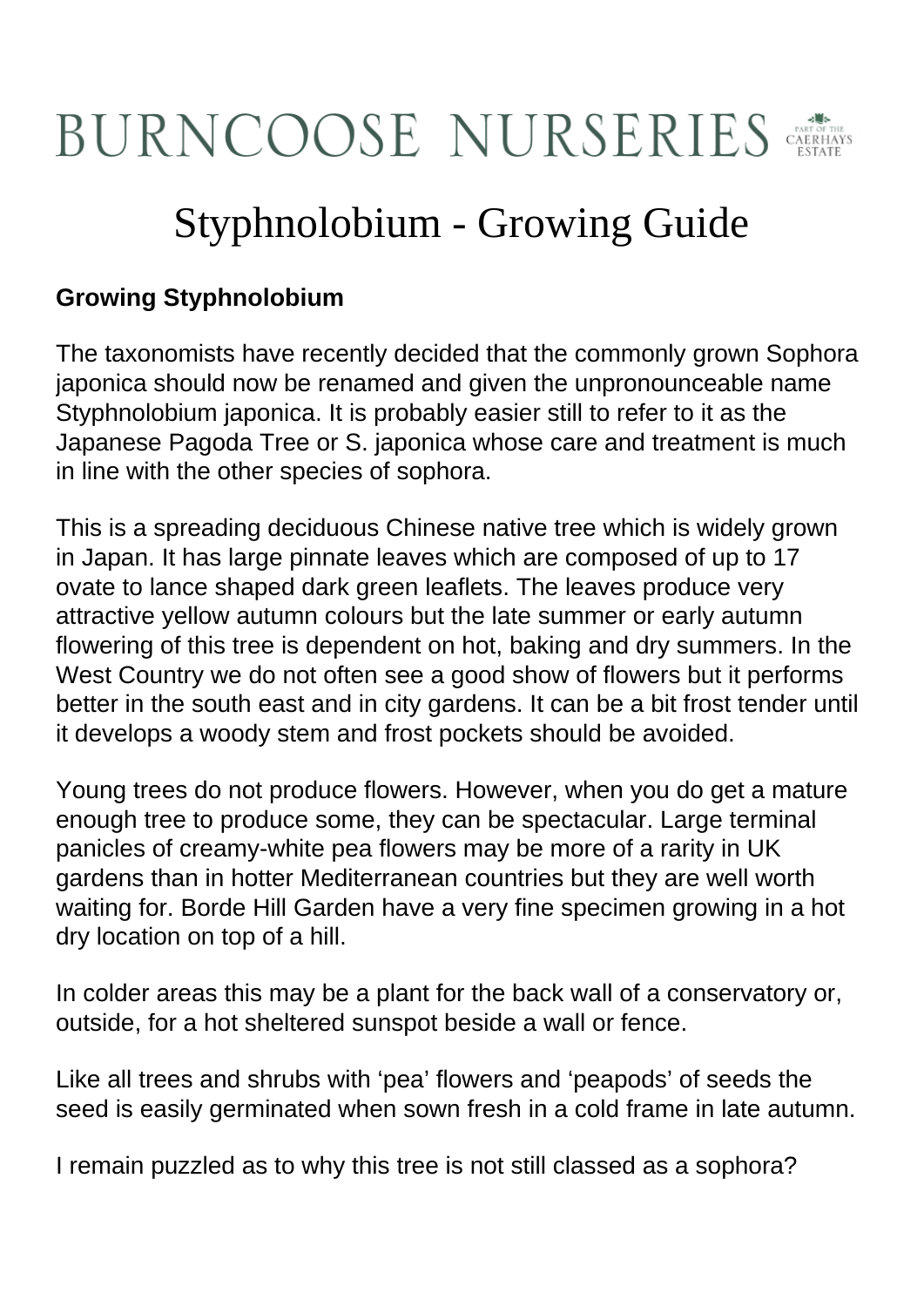The hardiest species and the easiest to get away with outside in warmer counties or in warmer city environments are S. japonica and S. microphylla 'Sun King'. They need full protection from cold north or east winds and are perhaps best grown alongside a warm sunny south facing wall. In the garden here we hide them away in a sunny glade to surprise spring garden visitors with Sun King's large clusters of dark yellow pea flowers which appear before the leaves. This is a semi evergreen small tree in our climate.

S. tetraptera has long drooping clusters of yellow flowers in late spring and should be trained onto a wall for best effect. S. davidii is smaller growing and deciduous with terminal racemes of purple-blue and white flowers in late May or early June.

S. davidii and S. prostrata grow to a more suitable size for the greenhouse or shrub border. They like high levels of humidity under glass to prevent leaf drop and are best potted on once a year with a gentle haircut to maintain their shape. If you let them get a little potbound they seem to flower better in the next season. Use a peaty compost with added grit for best results. Sophora will flower away in pots at a very young age.

S. microphylla is an evergreen New Zealand native as is S. tetraptera. S. davidii comes from China. S. japonica is perhaps the largest growing of these trees and shrubs. It is also deciduous and can readily withstand a bit of dieback after a cold winter. In maturity it has grey ash-like bark but it is green-brown and spotted in immaturity.







Styphinlobium japonica Styphinlobium japonica Styphinlobium japonica